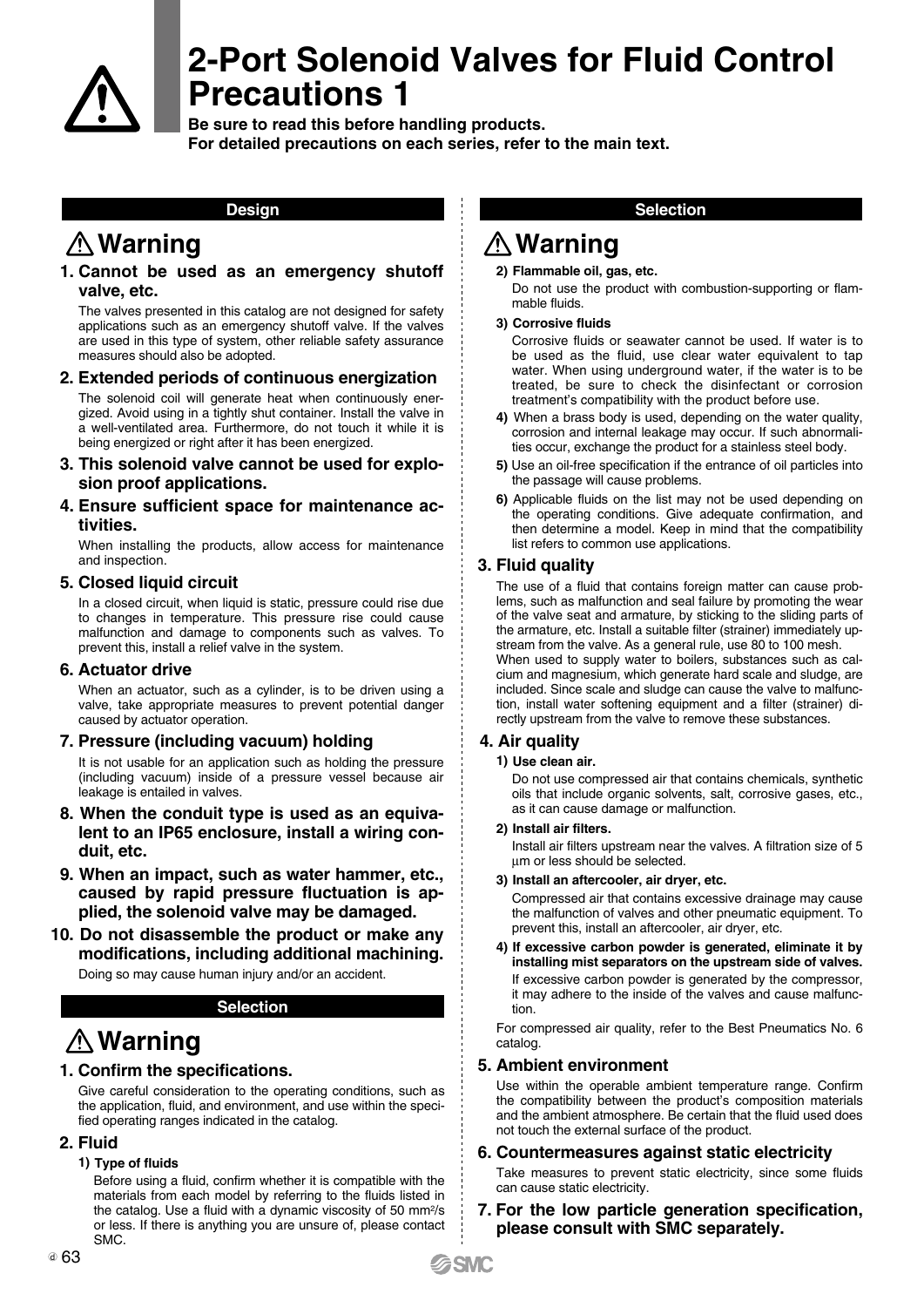

# **2-Port Solenoid Valves for Fluid Control Precautions 2**

**Be sure to read this before handling products. For detailed precautions on each series, refer to the main text.**

### **Selection**

# **Warning**

### **8. Low temperature operation**

- 1. The valve can be used in an ambient temperature of between –10 to –20°C. However, take measures to prevent the freezing or solidification of impurities, etc.
- 2. When using valves for water applications in cold climates, take appropriate countermeasures to prevent the water from freezing in tubing after cutting the water supply from the pump, by draining the water, etc. When warming by a heater, etc., be careful not to expose the coil portion to the heater. The installation of a dryer, retaining the heat of the body, etc., is recommended to prevent a freezing condition in which the dew point temperature is high and the ambient temperature is low, or the high flow is running.

### **Mounting**

## **Warning**

**1. If air leakage increases or equipment does not operate properly, stop operation.**

After mounting is completed, confirm that it has been done correctly by performing a suitable function test.

- **2. Do not apply external force to the coil section.** When tightening is performed, apply a wrench or other tool to the outside of the piping connection ports.
- **3. Mount a valve with its coil position upwards, not downwards.**

When mounting a valve with its coil positioned downwards, foreign objects in the fluid will adhere to the iron core, leading to a malfunction. Especially for strict leakage control, such as with vacuum applications and non-leak specifications, the coil must be positioned upwards.

**4. Do not warm the coil assembly with a heat insulator, etc.**

Use tape, heaters, etc., for freeze prevention on the piping and body only. This can cause the coil to burn out.

- **5. Secure with brackets, except in the case of steel piping and copper fittings.**
- **6. Avoid sources of vibration, or adjust the arm from the body to the minimum length so that resonance will not occur.**
- **7. Painting and coating**

Warnings or specifications printed or labeled on the product should not be erased, removed, or covered up.

### **Piping**

## **Caution**

### **1. Refer to the Fittings and Tubing Precautions for handling One-touch fittings.**

## **2. Preparation before piping**

Before piping is connected, it should be thoroughly blown out with air (flushing) or washed to remove chips, cutting oil, and other debris from inside the pipe.

Install piping so that it does not apply pulling, pressing, bending, or other forces on the valve body.

### **Piping**

# **Caution**

**3. Winding of sealant tape** When connecting pipes, fittings, etc., be sure that chips from the pipe threads and sealing material do not enter the valve. Furthermore, when sealant tape is used, leave 1.5 to 2 thread ridges exposed at the end of the threads.



- **4. Avoid connecting ground lines to piping, as this may cause the electric corrosion of the system.**
- **5. Tighten threads with the proper tightening torque.** When attaching fittings to valves, tighten with the proper

#### tightening torque shown below. **Tightening Torque for Piping**

| Connection<br>thread | Proper tightening<br>torque $(N \cdot m)$ | Proper tightening<br>Connection<br>torque $(N \cdot m)$<br>thread |
|----------------------|-------------------------------------------|-------------------------------------------------------------------|
| Rc 1/8               | 7 to 9                                    | Rc 1 1/4<br>40 to 42                                              |
| Rc 1/4               | 12 to 14                                  | Rc 1 1/2<br>48 to 50                                              |
| Rc 3/8               | 22 to 24                                  | Rc <sub>2</sub><br>48 to 50                                       |
| $Rc$ 1/2             | 28 to 30                                  | Rc 2 1/2<br>48 to 50                                              |
| Rc 3/4               | 28 to 30                                  | Rc 3<br>48 to 50                                                  |
| Rc 1                 | 36 to 38                                  |                                                                   |

### **6. Connection of piping to products**

When connecting piping to a product, refer to its operation manual to avoid mistakes regarding the supply port, etc.

- **7. Steam generated in a boiler contains a large amount of drainage. Be sure to operate it with a drain trap installed.**
- **8. In applications such as vacuum and non-leak specifications, be sure to use caution to prevent contamination by foreign matter and air leakage of the fittings.**

### **Operating Environment**

# **Warning**

**Do not use the product in such locations as those described below.** 

**1. Locations with atmospheres where water vapor is present or locations where corrosive fluids (chemicals), sea water, or water may come into contact with the product**

Implement appropriate protective measures if water will be applied to the product for long periods of time, even for products which have IP65 or IP67 enclosures. Such water may enter through microscopic gaps in the product's external surfaces, resulting in fire damage or short-circuiting of the solenoid valve coils. If installing the product in close proximity to equipment, such as machine tools, processing machines, etc., which uses large amounts of liquids or oils, be sure to confirm that liquid dispersal or spatter from the peripheral equipment does not come into contact with the product.

- **2. Locations with explosive atmospheres**
- **3. Locations subject to vibration or impact**
- **4. Locations where radiated heat will be received from nearby heat sources**